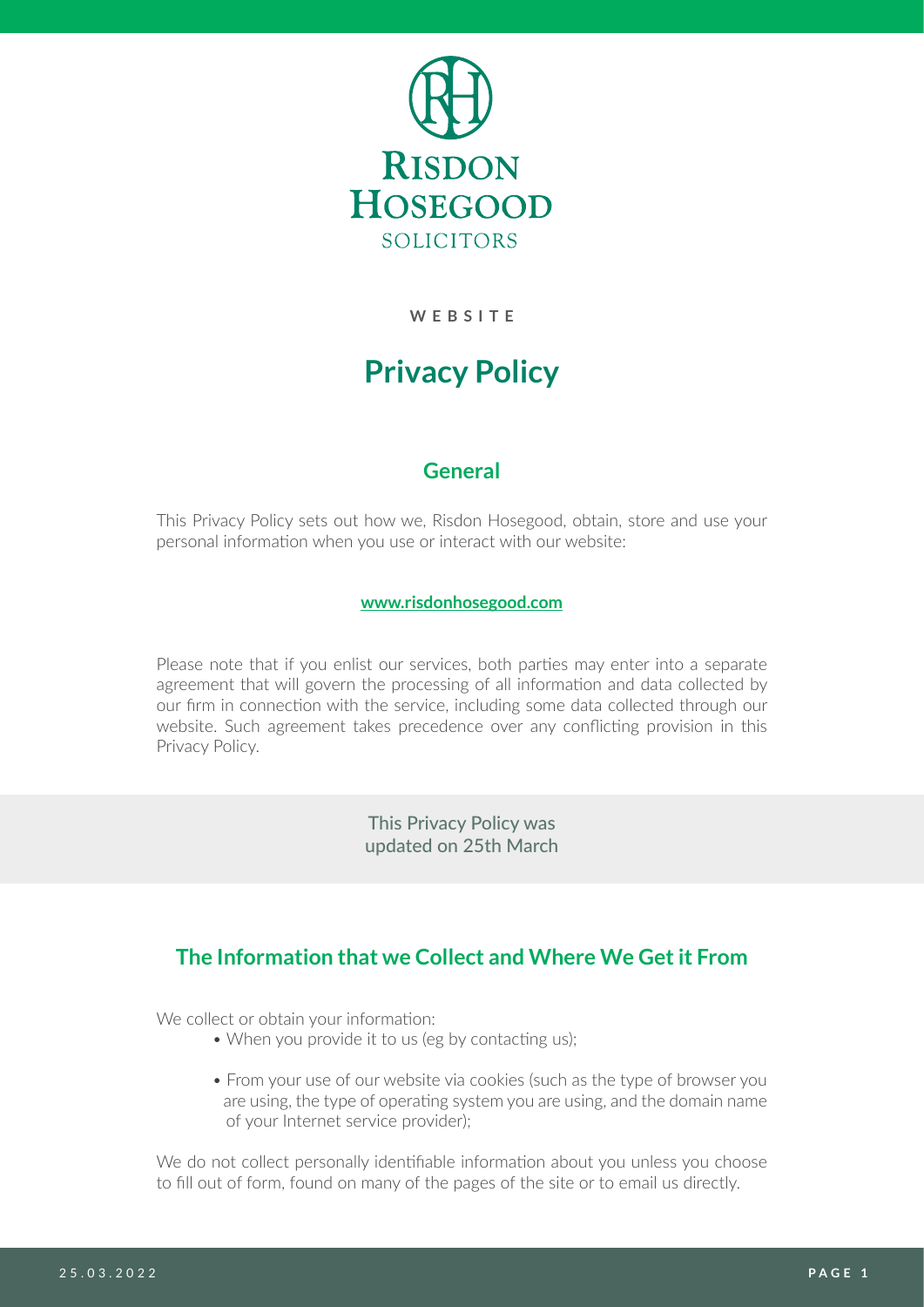## **The Personal Information that We Process Includes:**

- Basic information, such as your name (including name prefix or title), the company you work for, your title or position and your relationship to a person;
- Contact information, such as your postal address, email address and phone number;
- Financial information, such as payment-related information;
- Identification and background information provided by you or collected as part of our business acceptance processes; and
- Any other information relating to you which you may provide to us.

We do automatically collect certain non-personally identifiable information when you visit our site – such as the type of browser you are using, the type of operating system you are using, and the domain name of your Internet service provider.

## **How we use the information we collect**

We use non-personally identifiable information to analyse site usage (such as aggregated information on the pages visited by our users), which allows us to improve the design and content of our site.

We may do the following with your personal information:

- To respond to your inquiry or form you have completed on various sections of our Website;
- Use it to provide legal services;
- Use it to engage in marketing and business development activity in relation to our legal services. This may include sending you newletters, legal updates, marketing communications and other information that may be of interest to you;
- To comply with legal and regulatory obligations that we have to discharge; and
- Use it for our legitimate business interests, such as undertaking business research and analysis, managing the operation of our websites and our business.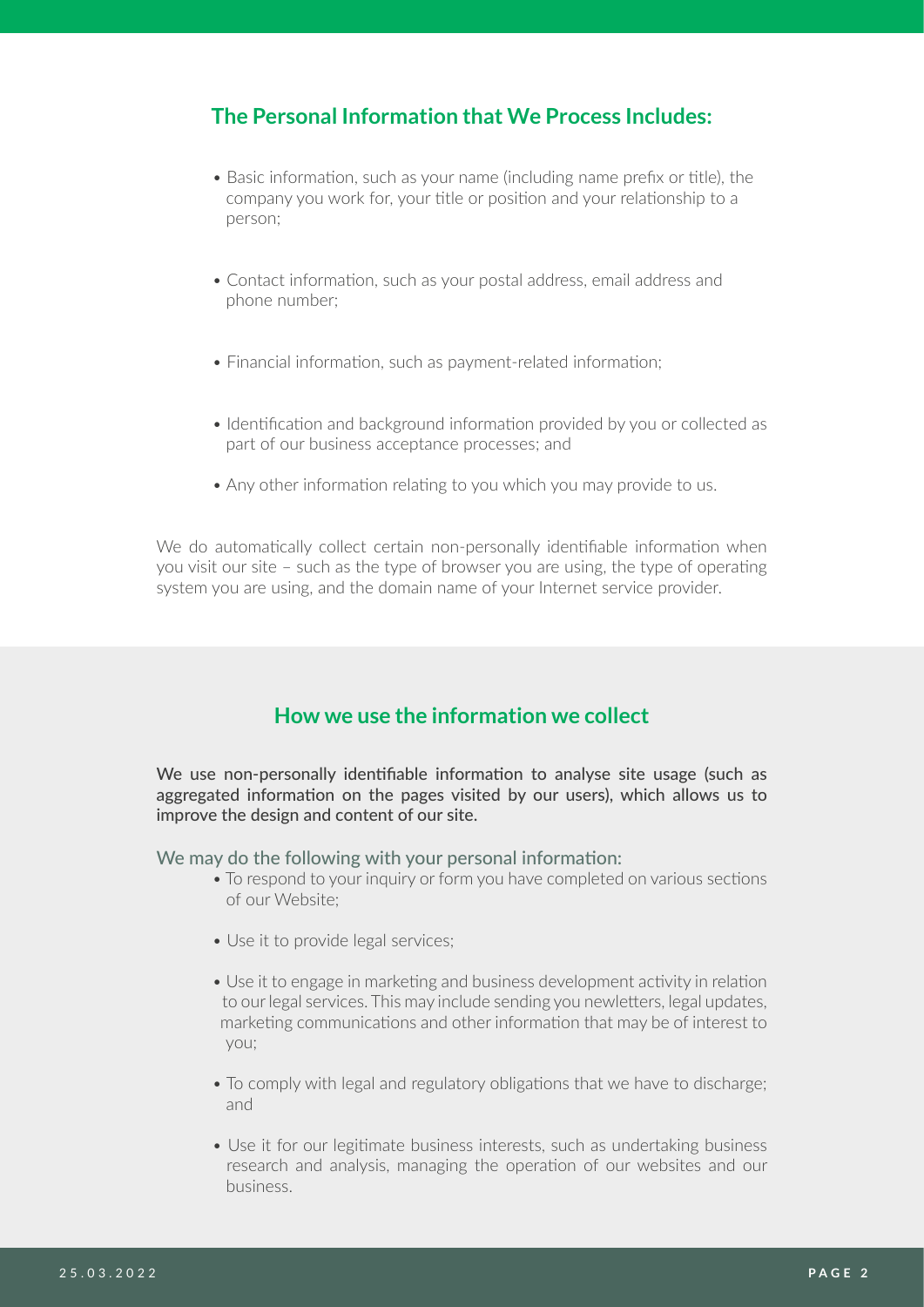## **Grounds for using your personal information**

We rely on the following legal grounds to process your personal information. namely:

- Consent we may (but usually do not) need you consent to use your personal information. You can withdraw your consent by contacting us (see below).
- Performance of a contract we may need to collect and use your personal information to enter into a contract with you or to perform our obligations under a contract with you.
- Legitimate interest we may use your personal information for our legitimate interests, some examples of which are given above.
- Compliance with law or regulation we may use your personal information as necessary to comply with applicable law/regulation.

## **How we share information with third parties**

### We do not sell or rent your personal information to third-parties.

We may share your personal information with third parties, only to the extent necessary to run our business, provide a service to you, comply with the law, enforce our legal rights or because you have provided consent.

This may include the following:

- Third party agents/suppliers or contractors, in connection with the processing of your personal information for the purposes described in this Policy. This may include, but is not limited to, website hosting, IT and communications service providers.
- Third parties relevant to the services that we provide.
- To the extent required by law, regulation or court order, for example, if we are under a duty to disclose your personal information in order to comply with any legal obligation.
- Where it is reasonably necessary for the establishment, exercise or defence of a legal or equitable claim, or for the purposes of a confidential alternative dispute resolution process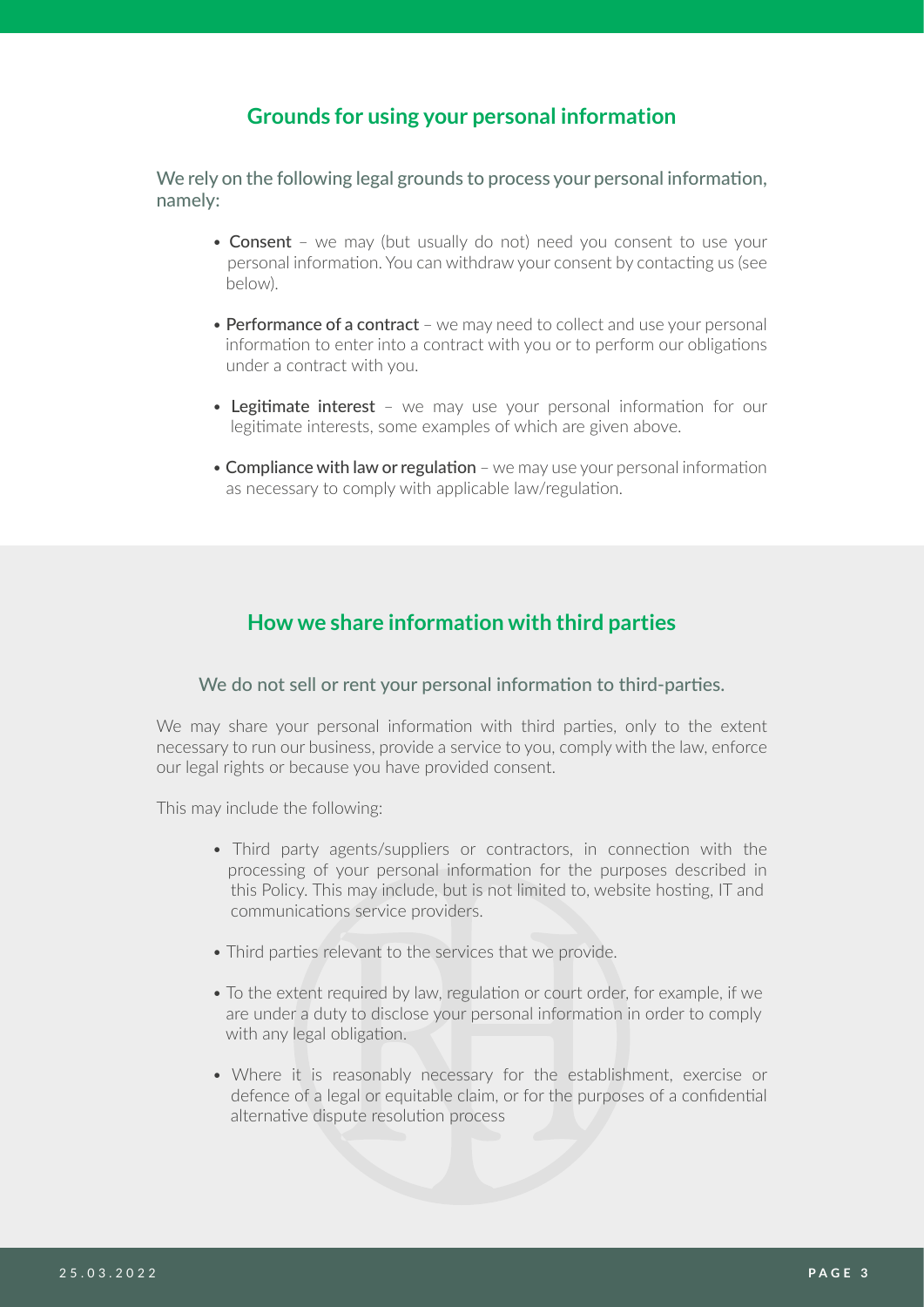## **Links to other websites**

#### Our website may contain links to other websites run by other organisations

This privacy policy applies only to our website, so we encourage you to read the privacy statements on the other websites you visit. We cannot be responsible for the privacy policies and practices of other sites even if you access them using links from our website.

In addition, if you linked to our website from a third-party site, we cannot be responsible for the privacy policies and practices of the owners and operators of that third party site and recommend that you check the policy of that third party site.

### **Transferring your information outside of Europe**

We may transfer your personal information outside of the European Economic Area. If we do transfer your personal data outside the EEA:

- It will be because you have consented or because we have a legal reason to do so: and
- We will take steps to ensure that appropriate security measures are taken with the aim of ensuring that your privacy rights continue to be protected as outlined in this Policy.

## **If 16 or under**

We are concerned to protect the privacy of children aged 16 or under. If you are aged 16 or under, please get your parent/guardian's permission beforehand whenever you provide us with personal information.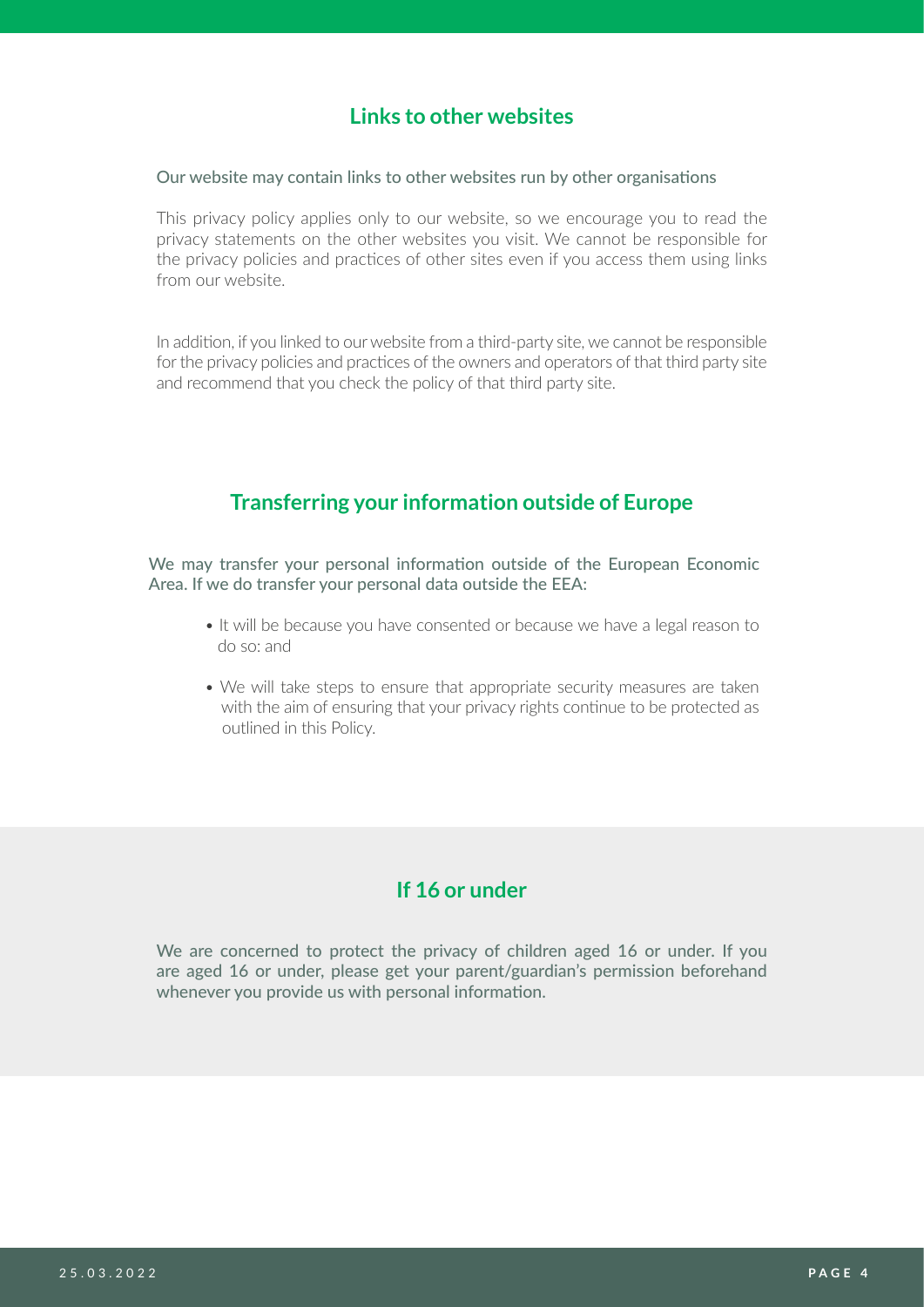## **Keeping your information and information security**

How long we hold your personal information for will vary and will depend principally on:

- The purpose for which we are using your personal information we will need to keep the information for as long as is necessary for the relevant purpose, and
- Legal obligations laws or regulation may set a minimum period for which we have to keep your personal information.

## **We will ensure that the personal information we hold is subject to all appropriate security measures.**

## **Cookies**

A cookie is a piece of data stored on a user's hard drive containing information about the user. The information below explains the cookies we use on our website and why we use them:

• Google Analytics cookies; we use these cookies to collect information about how visitors use our website, including details of the site where the visitor has come from and the total number of times a visitor has been to our website.

# **We use the information to improve our website and enhance the experience of its visitors.**

You can enable or disable cookies by modifying the settings in your browser.

You can find out how to do this, and find more information on cookies, at:

**[www.allaboutcookies.org](http://www.allaboutcookies.org)**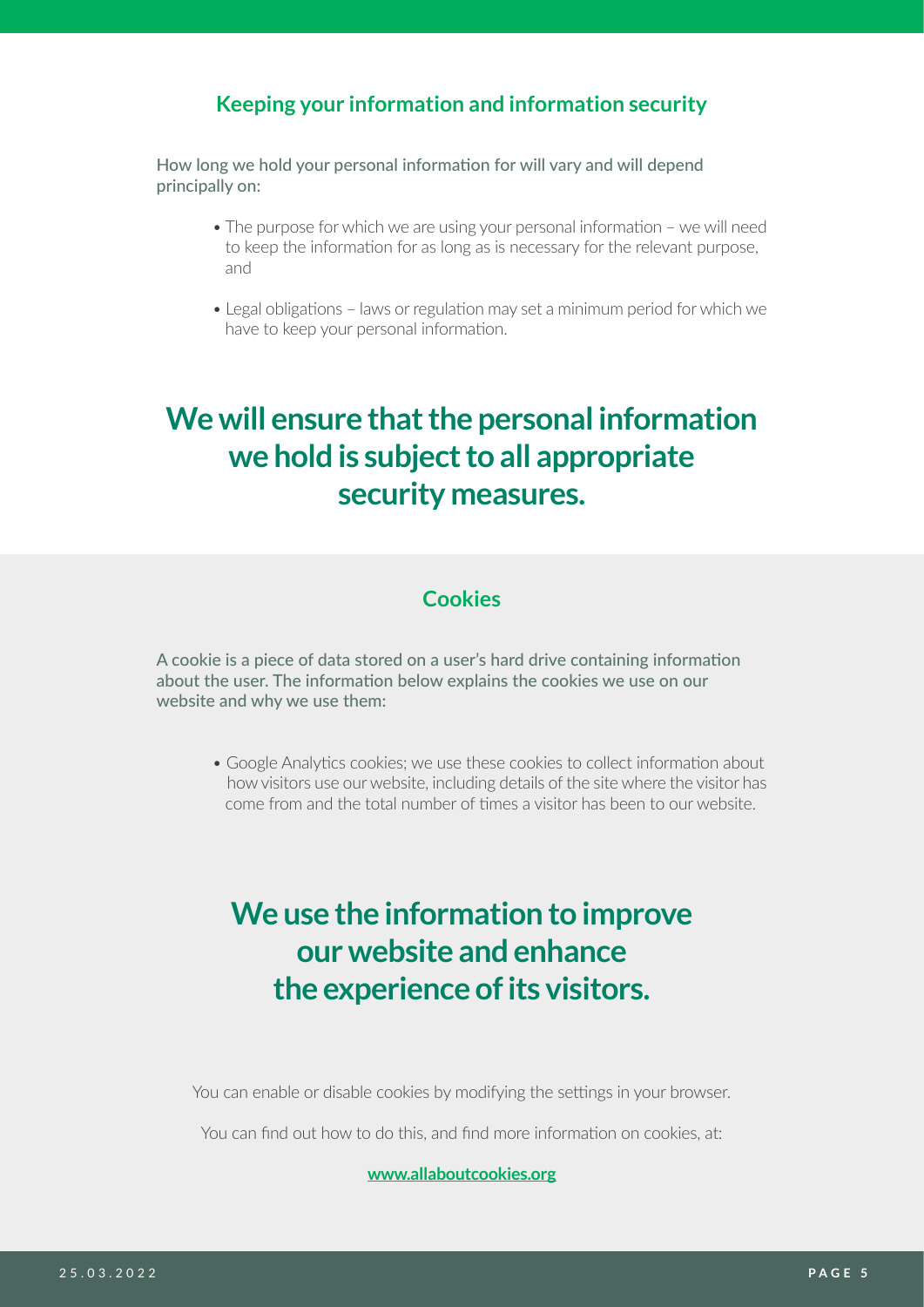## **Your choices and rights**

You have a number of legal rights in relation to the personal information that we hold about you and you can exercise your rights by contacting us using the details set out below.

These rights include:

- Obtaining information regarding the processing of your personal information and access to the personal information which we hold about you. Please note that there may be circumstances in which we are entitled to refuse requests for access to copies of personal information. In particular, information that is subject to legal professional privilege will not be disclosed other than to our client and as authorised by our client.
- Requesting that we correct your personal information if it is inaccurate or incomplete.
- Requesting that we erase your personal information in certain circumstances. Please note that there may be circumstances where you ask us to erase your personal information but we are legally entitled to retain it.
- Objecting to, and requesting that we restrict, our processing of your personal information in certain circumstances. Again, there may be circumstances where you object to, or ask us to restrict, our processing of your personal information but we are legally entitled to refuse that request.
- In some circumstances, receiving some personal information in a structured, commonly used and machine-readable format and/or requesting that we transmit that information to a third party where this is technically feasible. Please note that this right only applies to personal information which you have provided to us.
- Withdrawing your consent, although in certain circumstances it may be lawful for us to continue processing without your consent if we have another legitimate reason (other than consent) for doing so.
- Lodging a complaint with the relevant data protection authority. If you think that any of your rights have been infringed by us. We can, on request, tell you which data protection authority is relevant to the processing of your personal information.